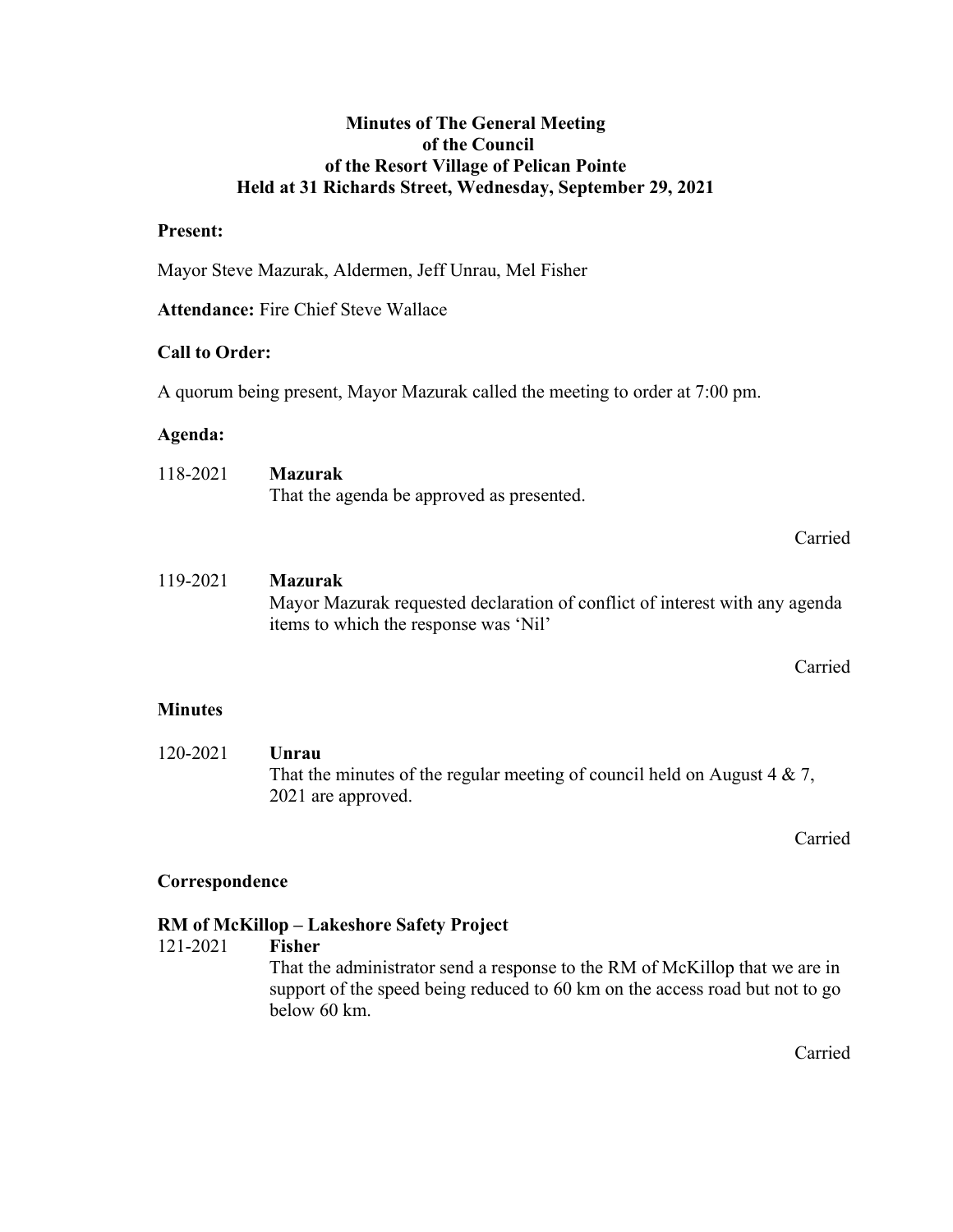## $\overline{a}$ Access Road Costs – 1995 – present

#### 122-2021 Fisher

That the administrator presented a report on the costs paid on the upkeep of the RM access to Pelican Pointe.

Carried

# Gas Tax Fund

123-2021 Mazurak

 That council review the Gas Tax Fund report for the grant received to date. We until 2024 to complete the projects approved.

Carried

## RM Special Agreement

# 124-2021 Mazurak

 That council has received a letter from the RM that they would like to negotiate a special agreement for the maintenance of the access road to Pelican Pointe. Pelican Pointe will continue to work as a group with the RV's of Glen Harbour, Sunset Cove and Island View. A letter has been drafted and will be sent to the RM when approved by all resort villages.

Carried

### Accounts Payable

# 125-2021 Fisher That an invoice has been received for some additional maintenance done on a vacant lot. This is approved but administrator to send a letter to resident that the village is maintaining this lot and he will need to contact council to have this type of work done in the future.

Carried

### 126-2021 Unrau

That the accounts payable be accepted as presented.

Carried

# New Business: Chief Steve Wallace, Silton Fire Department

#### 127-2021 Fisher

 That Chief Wallace has reviewed our bylaw for Bonfires and Open Air Fires and has offered up some suggestions for council to consider.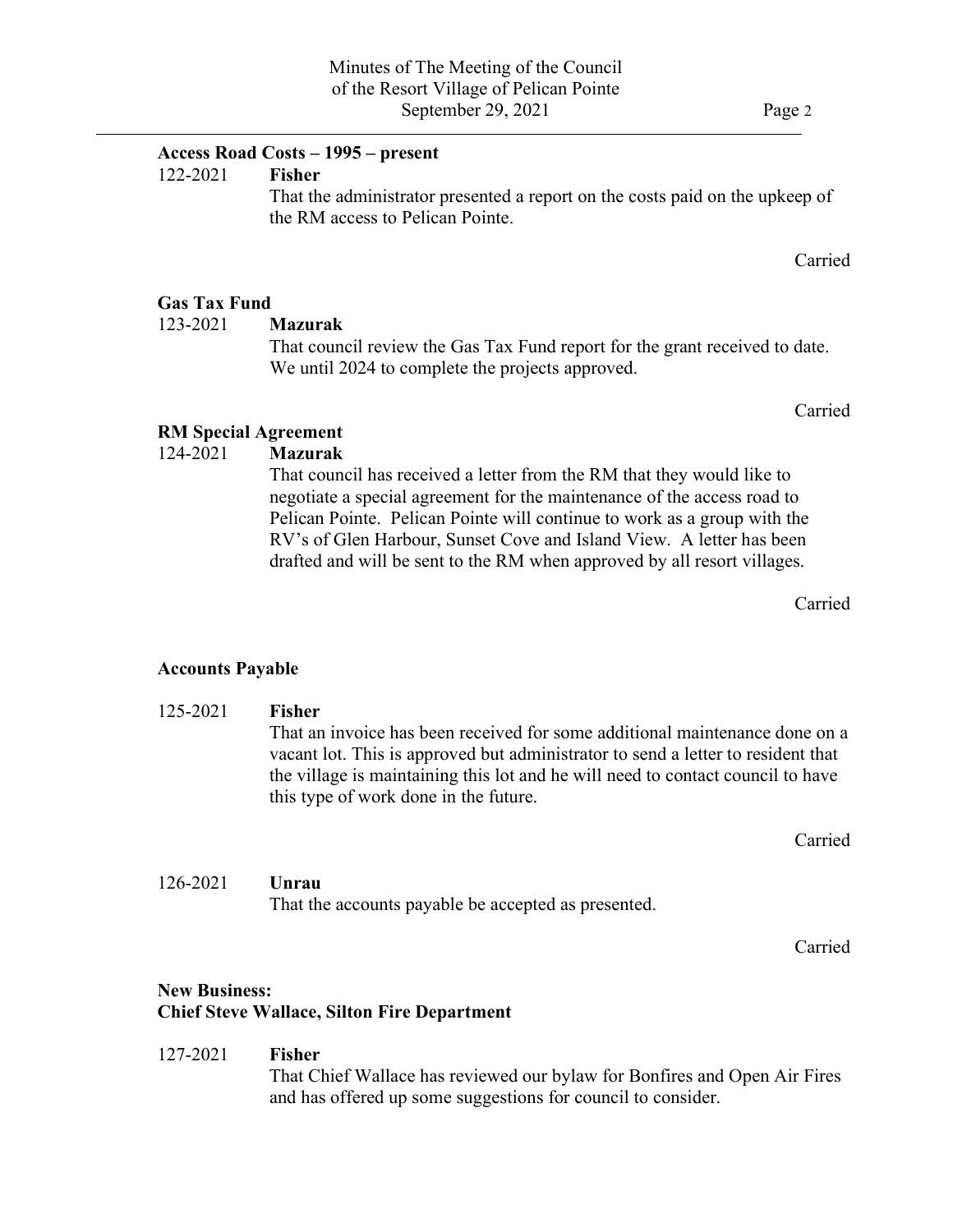### Carried

# SMB Conference Call Report

 $\overline{a}$ 

# 128-2021 Mazurak

That a conference call was held and determined that it was not necessary to move to a hearing. The RM has now stated that they are not wanting RMA but a special agreement for maintenance. The Resort Village will continue to work with the other resort villages to negotiated an agreement.

Carried

# Declaration of Eligibility

## 129-2021 Mazurak

 The Council of the Resort Village of Pelican Pointe confirms the municipality now meets the following eligibility requirements to receive the Municipal Revenue Sharing Grant:

• Submission of the 2020 Audited Financial Statement to the Ministry of Government Relations;

• In Good Standing with respect to the reporting and remittance of Education Property Taxes;

• Adoption of a Council Procedures Bylaw;

• Adoption of an Employee Code of Conduct;

• All members of council have filed and annually updated their Public Disclosure Statements, as required; and

That we understand if any requirements are not met, that our Municipal Revenue Sharing Grant may be withheld until all requirements are met; That we authorize the Administrator to sign the Declaration of Eligibility and submit it to Government Relations.

Carried

# Old Business:

# Glamping/Trailer Park

## 130-2021 Mazurak

That the property has now been sold to Cameron and Lisa Wyatt.

Carried

## Strategic Planning – Terms of Reference

## 131-2021 Mazurak

 That Mayor Mazurak presented the terms of reference for the committee. Council appoints the following persons to form the SPC: